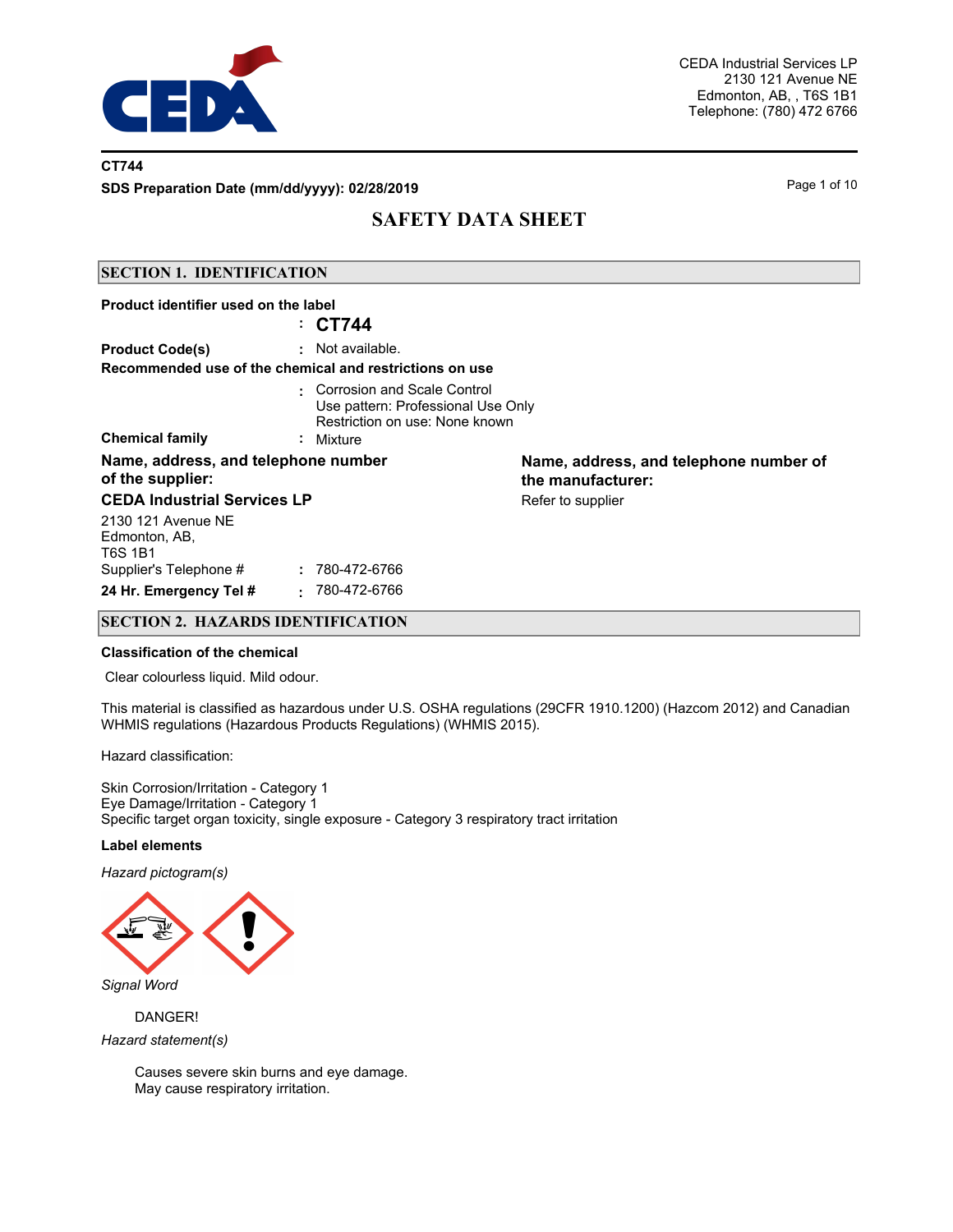

## **CT744 SDS Preparation Date (mm/dd/yyyy): 02/28/2019 Page 2 of 10** Page 2 of 10

# **SAFETY DATA SHEET**

#### *Precautionary statement(s)*

Do not breathe mist. Wash thoroughly after handling. Use only outdoors or in a well-ventilated area. Wear protective gloves/clothing and eye/face protection.

Immediately call a POISON CENTRE or doctor/physician. IF SWALLOWED: Rinse mouth. Do NOT induce vomiting. IF ON SKIN (or hair): Take off immediately all contaminated clothing. Rinse skin with water/shower. Wash contaminated clothing before reuse. If inhaled: Remove person to fresh air and keep comfortable for breathing. IF IN EYES: Rinse cautiously with water for several minutes. Remove contact lenses, if present and easy to do. Continue rinsing.

Store locked up. Store in a well-ventilated place. Keep container tightly closed. Keep cool.

Dispose of contents/container in accordance with local regulation.

#### **Other hazards**

Other hazards which do not result in classification: Burning produces obnoxious and toxic fumes. Chronic skin contact with low concentrations may cause dermatitis.

#### **SECTION 3. COMPOSITION/INFORMATION ON INGREDIENTS**

#### Mixture

| <b>Chemical name</b>               | Common name and synonyms | <u>CAS#</u> | Concentration (% by weight) |
|------------------------------------|--------------------------|-------------|-----------------------------|
| Aqueous ammonia                    | Ammonium hydroxide       | 7664-41-7   | $5.0 - 10.0$                |
| <b>Proprietary Alkyl Phosphate</b> | Not available.           | N/Ap        | $1.0 - 5.0$                 |

The exact concentrations of the above listed chemicals are being withheld as a trade secret.

#### **SECTION 4. FIRST-AID MEASURES**

#### **Description of first aid measures**

| Ingestion    | : Never give anything by mouth to an unconscious person. Do NOT induce vomiting.<br>Have victim rinse mouth with water, then give one to two glasses of water to drink.<br>Seek immediate medical attention/advice.                                                                                                                                  |
|--------------|------------------------------------------------------------------------------------------------------------------------------------------------------------------------------------------------------------------------------------------------------------------------------------------------------------------------------------------------------|
| Inhalation   | : Immediately remove person to fresh air. If breathing is difficult, give oxygen by<br>qualified medical personnel only. If breathing has stopped, give artificial respiration.<br>Seek immediate medical attention/advice.                                                                                                                          |
| Skin contact | : Wear appropriate protective equipment. Remove/Take off immediately all<br>contaminated clothing. Immediately flush skin with gently flowing, running water for at<br>least 20 minutes. Do not rub area of contact. Obtain medical attention immediately.<br>Wash contaminated clothing before reuse. Contaminated leather may require<br>disposal. |
| Eye contact  | : Wear appropriate protective equipment. Protect unharmed eye. If in contact with eyes,<br>immediately flush eyes with running water for at least 20 minutes. If contact lens is<br>present, DO NOT delay flushing or attempt to remove the lens until flushing is done.<br>Obtain medical attention immediately.                                    |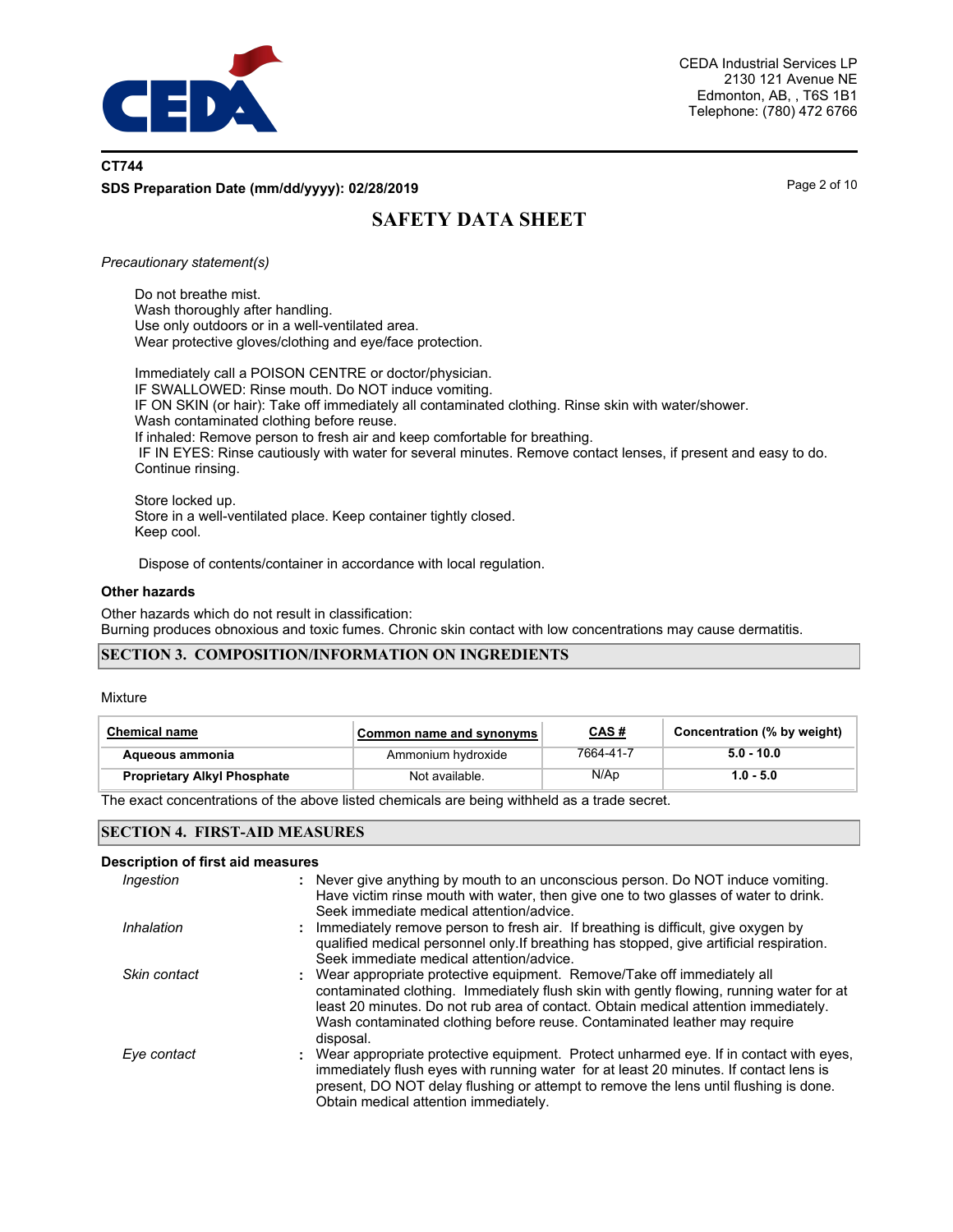

### **CT744 SDS Preparation Date (mm/dd/yyyy): 02/28/2019 Page 3 of 10** Page 3 of 10

## **SAFETY DATA SHEET**

#### **Most important symptoms and effects, both acute and delayed**

Causes severe skin irritation. Symptoms may include redness, blistering, pain and **:** swelling. Causes serious eye damage. Symptoms may include severe pain, blurred vision, redness and corrosive damage. May cause respiratory irritation. Symptoms may include coughing, choking and wheezing. Could result in pulmonary edema (fluid accumulation). Symptoms of pulmonary edema (chest pain, shortness of breath) may be delayed. Ingestion may cause irritation of the mouth, throat and stomach.

#### **Indication of any immediate medical attention and special treatment needed**

**:** Immediate medical attention is required. Causes chemical burns. Treat symptomatically.

#### **SECTION 5. FIRE-FIGHTING MEASURES**

#### **Extinguishing media**

*Suitable extinguishing media*

- Use media suitable to the surrounding fire such as water fog or fine spray, alcohol foams, carbon dioxide and dry chemical.
- *Unsuitable extinguishing media*
	- Use water spray with caution. Do not use a solid water stream as it may scatter and spread fire.
- **Special hazards arising from the substance or mixture / Conditions of flammability**
	- Closed containers may rupture if exposed to excess heat or flame due to a build-up of **:** internal pressure.
- **Flammability classification (OSHA 29 CFR 1910.106)**

#### **:** Not applicable.

**Hazardous combustion products**

**:** Ammonia.

#### **Special protective equipment and precautions for firefighters**

**:**

**:**

*Protective equipment for fire-fighters*

**:** Firefighters must use standard protective equipment including flame retardant coat, helmet with face shield, gloves, rubber boots, and in enclosed spaces, SCBA.

#### *Special fire-fighting procedures*

**:** Move containers from fire area if safe to do so. Use water to cool fire-exposed containers. Prevent runoff from fire control or dilution from entering sewers, drains, drinking water supply or any natural waterway. Dike for water control.

#### **SECTION 6. ACCIDENTAL RELEASE MEASURES**

#### **Personal precautions, protective equipment and emergency procedures**

required.

Restrict access to area until completion of clean-up. Ensure clean-up is conducted by **:** trained personnel only. All persons dealing with clean-up should wear the appropriate protective equipment including self-contained breathing apparatus. Refer to Section 8, EXPOSURE CONTROLS AND PERSONAL PROTECTION, for additional information on acceptable personal protective equipment. Ensure spilled product does not enter drains, sewers, waterways, or confined spaces. If necessary, dike well ahead of the spill to prevent runoff into drains, sewers, or any natural waterway or drinking supply. **Environmental precautions :** Remove all sources of ignition. Ventilate area of release. Stop the spill at source if it is **:** safe to do so. Dike for water control. Contain and absorb spilled liquid with non-combustible, inert absorbent material (e.g. sand), then place absorbent material into a container for later disposal (see Section 13). Notify the appropriate authorities as **Methods and material for containment and cleaning up**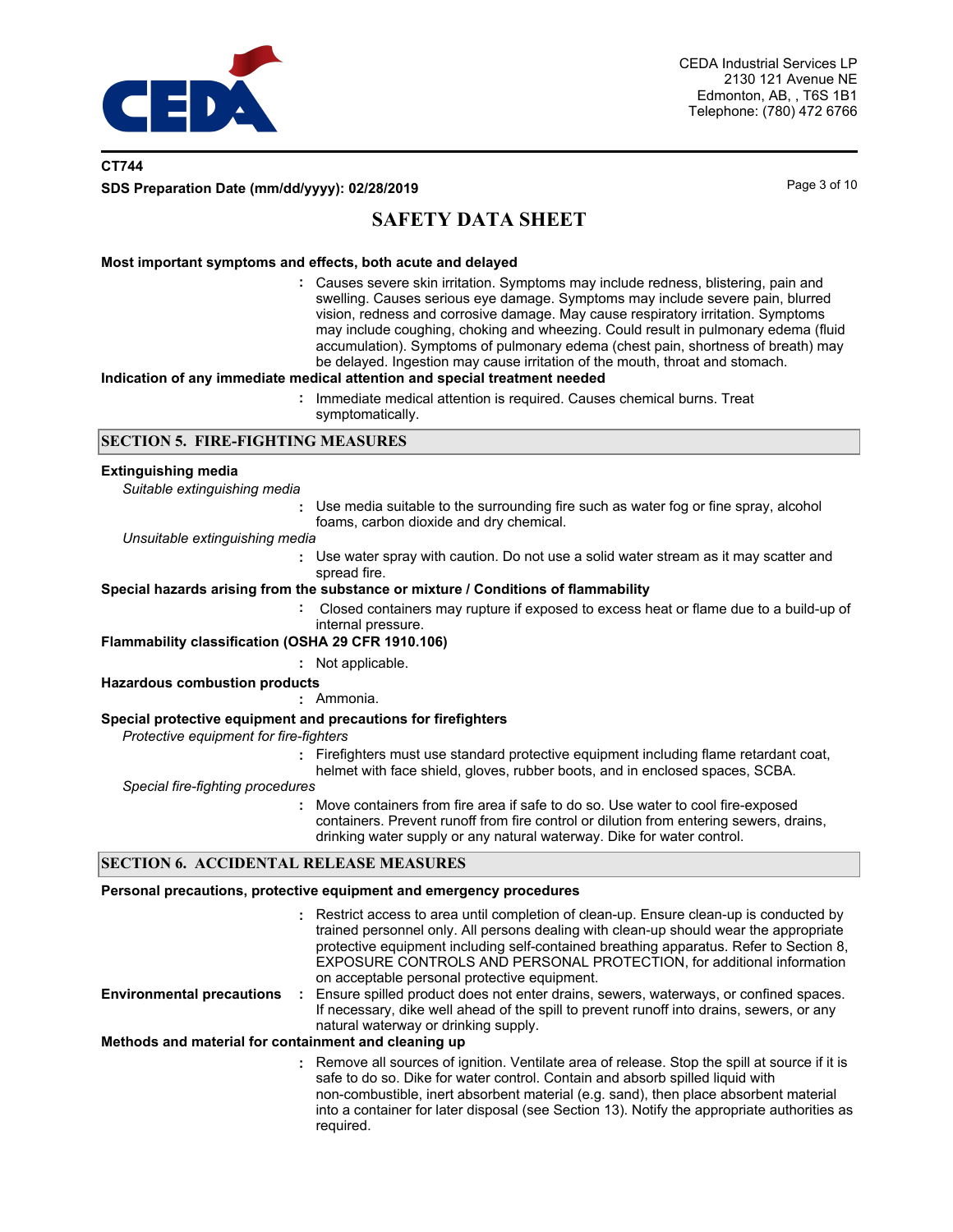

## **CT744 SDS Preparation Date (mm/dd/yyyy): 02/28/2019 Page 4 of 10** Page 4 of 10

# **SAFETY DATA SHEET**

#### **Special spill response procedures**

- **:** If a spill/release in excess of the EPA reportable quantity is made into the environment, immediately notify the national response center in the United States (phone: 1-800-424-8802).
	- US CERCLA Reportable quantity (RQ): See section 15.

#### **SECTION 7. HANDLING AND STORAGE**

#### **Precautions for safe handling**

| <b>Conditions for safe storage</b> | : Wear protective gloves/clothing and eye/face protection. Use only in well-ventilated<br>areas. Do not breathe fumes or mists. Avoid contact with skin, eyes and clothing.<br>Wash thoroughly after handling. Keep away from heat and flame. Keep away from<br>incompatibles. Keep containers tightly closed when not in use.<br>Store in a well-ventilated place. Keep container tightly closed. Store locked up.<br>Keep away from incompatibles. Storage area should be clearly identified, clear of<br>obstruction and accessible only to trained and authorized personnel. Inspect<br>periodically for damage or leaks. Do not freeze. |
|------------------------------------|----------------------------------------------------------------------------------------------------------------------------------------------------------------------------------------------------------------------------------------------------------------------------------------------------------------------------------------------------------------------------------------------------------------------------------------------------------------------------------------------------------------------------------------------------------------------------------------------------------------------------------------------|
| Incompatible materials             | : Strong oxidizers (e.g. Chlorine, Peroxides, etc.).                                                                                                                                                                                                                                                                                                                                                                                                                                                                                                                                                                                         |

### **SECTION 8. EXPOSURE CONTROLS / PERSONAL PROTECTION**

| <b>Exposure Limits:</b>            |                  |                  |                             |                  |
|------------------------------------|------------------|------------------|-----------------------------|------------------|
| <b>Chemical Name</b>               | <b>ACGIH TLV</b> |                  | <b>OSHA PEL</b>             |                  |
|                                    | <b>TWA</b>       | <b>STEL</b>      | <b>PEL</b>                  | <b>STEL</b>      |
| Aqueous ammonia                    | 25 ppm           | 35 ppm           | 50 ppm; $35 \text{ mg/m}^3$ | N/Av             |
| <b>Proprietary Alkyl Phosphate</b> | N/Av             | N/A <sub>v</sub> | N/Av                        | N/A <sub>v</sub> |

#### **Exposure controls**

#### **Ventilation and engineering measures**

| <b>Respiratory protection</b>         | : Use only in well-ventilated areas. Use general or local exhaust ventilation to maintain<br>air concentrations below recommended exposure limits.<br>: Respiratory protection is required if the concentrations exceed the TLV.<br>NIOSH-approved respirators are recommended. A self contained breathing apparatus<br>should be used in emergency situations or instances where exposure levels are not<br>known. Seek advice from respiratory protection specialists. Respirators should be<br>selected based on the form and concentration of contaminants in air, and in<br>accordance with OSHA (29 CFR 1910.134) or CSA Z94.4-02. |  |
|---------------------------------------|------------------------------------------------------------------------------------------------------------------------------------------------------------------------------------------------------------------------------------------------------------------------------------------------------------------------------------------------------------------------------------------------------------------------------------------------------------------------------------------------------------------------------------------------------------------------------------------------------------------------------------------|--|
| <b>Skin protection</b>                | : Wear protective gloves/clothing. Advice should be sought from glove suppliers.                                                                                                                                                                                                                                                                                                                                                                                                                                                                                                                                                         |  |
| Eye / face protection                 | Wear eye/face protection. Safety glasses with side-shields or chemical splash<br>goggles.                                                                                                                                                                                                                                                                                                                                                                                                                                                                                                                                                |  |
| Other protective equipment            | : An eyewash station and safety shower should be made available in the immediate<br>working area. Other equipment may be required depending on workplace standards.                                                                                                                                                                                                                                                                                                                                                                                                                                                                      |  |
| <b>General hygiene considerations</b> |                                                                                                                                                                                                                                                                                                                                                                                                                                                                                                                                                                                                                                          |  |
|                                       | : Do not breathe fumes or mists. Do not ingest. Avoid contact with skin, eyes and<br>clothing. Do not eat, drink, smoke or use cosmetics while working with this product.<br>Upon completion of work, wash hands before eating, drinking, smoking or use of toilet<br>facilities. Remove soiled clothing and wash it thoroughly before reuse.                                                                                                                                                                                                                                                                                            |  |
|                                       | <b>SECTION 9. PHYSICAL AND CHEMICAL PROPERTIES</b>                                                                                                                                                                                                                                                                                                                                                                                                                                                                                                                                                                                       |  |
| Appearance                            | : Clear colourless liquid.                                                                                                                                                                                                                                                                                                                                                                                                                                                                                                                                                                                                               |  |

| Odour           | : Mild odour.     |
|-----------------|-------------------|
| Odour threshold | : Not applicable. |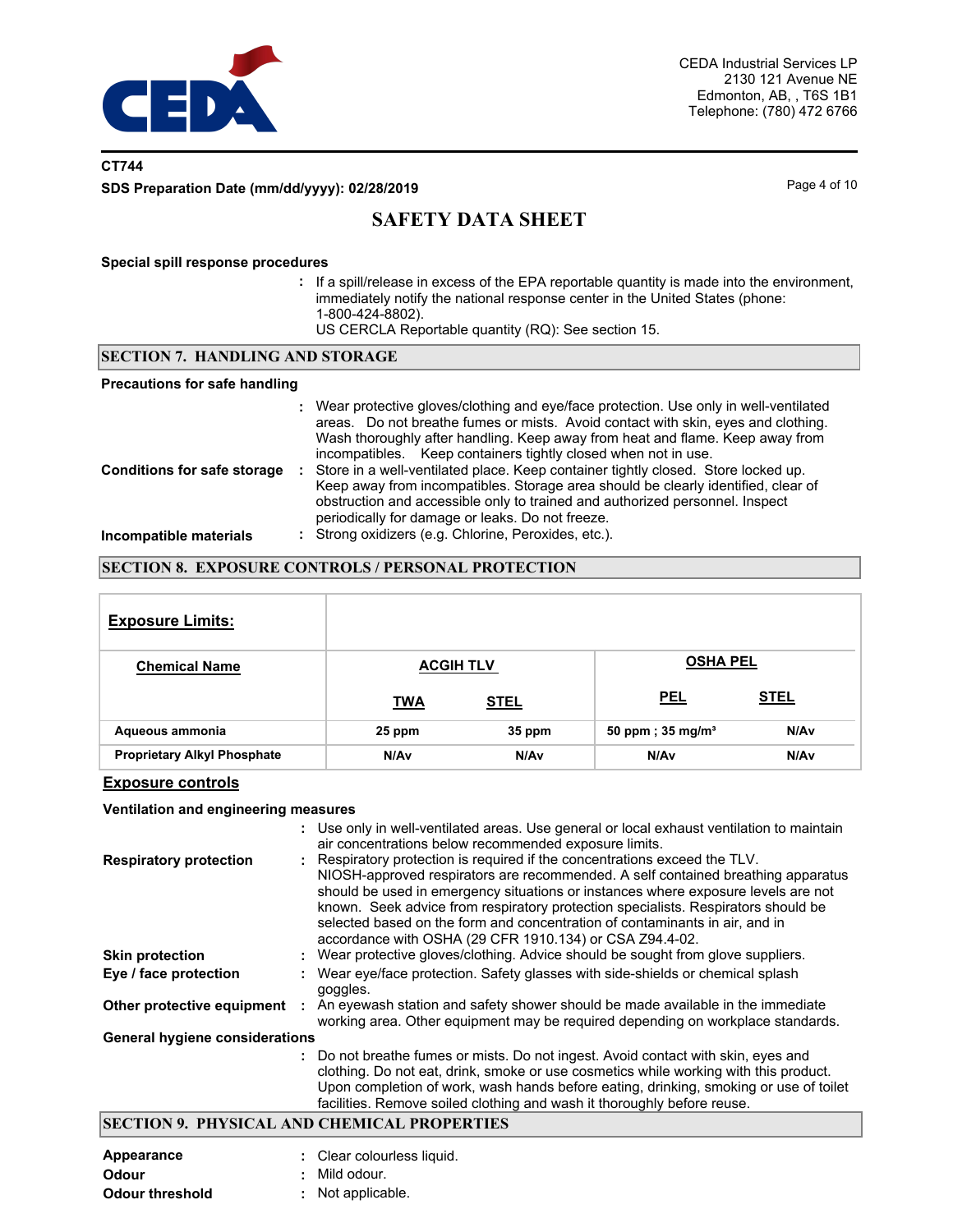

## **CT744 SDS Preparation Date (mm/dd/yyyy): 02/28/2019 Page 5 of 10** Page 5 of 10

# **SAFETY DATA SHEET**

| рH                                              |    | $: 6-8$                                                                         |  |  |
|-------------------------------------------------|----|---------------------------------------------------------------------------------|--|--|
| <b>Melting/Freezing point</b>                   |    | : 0 to -5 $^{\circ}$ C                                                          |  |  |
| Initial boiling point and boiling range         |    |                                                                                 |  |  |
|                                                 |    | Not available.                                                                  |  |  |
| <b>Flash point</b>                              |    | $>100^{\circ}$ C                                                                |  |  |
| <b>Flashpoint (Method)</b>                      |    | : Closed cup                                                                    |  |  |
| Evaporation rate (BuAe = $1$ ) : Not available. |    |                                                                                 |  |  |
| <b>Flammability (solid, gas)</b>                |    | : Not applicable.                                                               |  |  |
| Lower flammable limit (% by vol.)               |    |                                                                                 |  |  |
|                                                 |    | Not available.                                                                  |  |  |
| Upper flammable limit (% by vol.)               |    |                                                                                 |  |  |
|                                                 |    | Not available.                                                                  |  |  |
| <b>Oxidizing properties</b>                     | ÷. | Not applicable                                                                  |  |  |
| <b>Explosive properties</b>                     |    | Not explosive                                                                   |  |  |
| Vapour pressure                                 |    | Not available.                                                                  |  |  |
| <b>Vapour density</b>                           |    | : Not available.                                                                |  |  |
| Relative density / Specific gravity             |    |                                                                                 |  |  |
|                                                 |    | 1.106                                                                           |  |  |
| Solubility in water                             |    | : Dispersible                                                                   |  |  |
| Other solubility(ies)                           |    | : Not available.                                                                |  |  |
|                                                 |    | Partition coefficient: n-octanol/water or Coefficient of water/oil distribution |  |  |
|                                                 |    | Not available.                                                                  |  |  |
| <b>Auto-ignition temperature</b>                |    | : Not available.                                                                |  |  |
| Decomposition temperature : Not available.      |    |                                                                                 |  |  |
| <b>Viscosity</b>                                |    | : Not available.                                                                |  |  |
| Volatiles (% by weight)                         |    | : Not available.                                                                |  |  |
| <b>Volatile organic Compounds (VOC's)</b>       |    |                                                                                 |  |  |
|                                                 |    | Not applicable.                                                                 |  |  |
| Absolute pressure of container                  |    |                                                                                 |  |  |
|                                                 |    | Not applicable.                                                                 |  |  |
| <b>Flame projection length</b>                  |    | : Not applicable.                                                               |  |  |
| Other physical/chemical comments                |    |                                                                                 |  |  |
|                                                 |    | None known or reported by the manufacturer.                                     |  |  |
| <b>SECTION 10. STABILITY AND REACTIVITY</b>     |    |                                                                                 |  |  |
| <b>Reactivity</b>                               |    | : Not normally reactive.                                                        |  |  |
| <b>Chemical stability</b>                       |    | Material is stable under normal conditions.                                     |  |  |
| Possibility of hazardous reactions              |    |                                                                                 |  |  |
|                                                 |    | Hazardous polymerization does not occur.                                        |  |  |

**:** Avoid heat and open flame. Keep away from incompatibles. Keep container tightly closed when not in use. **Conditions to avoid Incompatible materials :** Strong oxidizers (e.g. Chlorine, Peroxides, etc.).

**Hazardous decomposition products**

None known, refer to hazardous combustion products in Section 5. **:**

## **SECTION 11. TOXICOLOGICAL INFORMATION**

### **Information on likely routes of exposure:**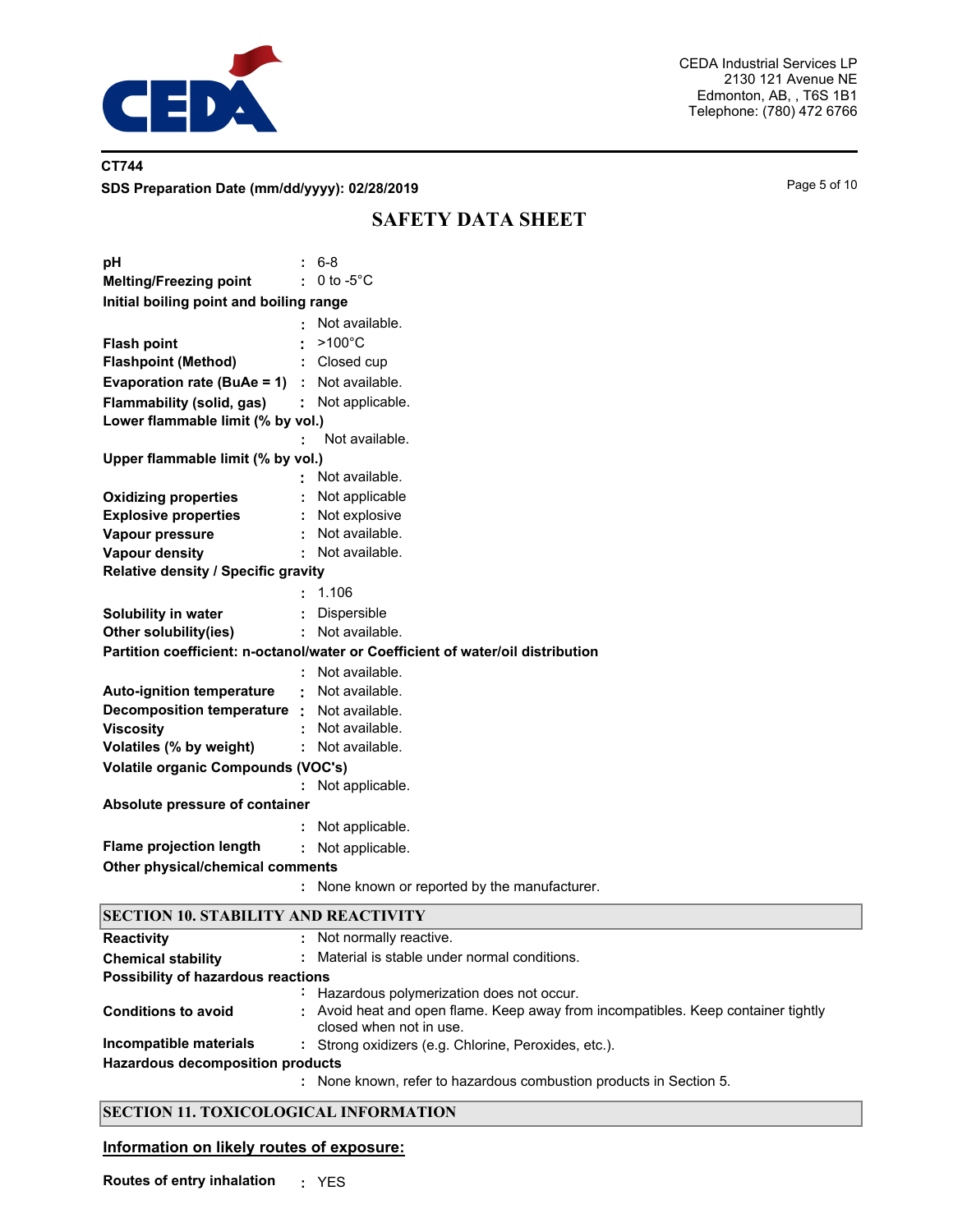

## **CT744 SDS Preparation Date (mm/dd/yyyy): 02/28/2019 Page 6 of 10** Page 6 of 10

# **SAFETY DATA SHEET**

**Routes of entry skin & eye :** YES **Routes of entry Ingestion :** YES

**Routes of exposure skin absorption**

**Potential Health Effects:**

## **Signs and symptoms of short-term (acute) exposure**

**:** NO

*Sign and symptoms Inhalation*

|                                                  | are: ATE oral = 4430.38 mg/kg                                                                                                                                                                                                                                            |
|--------------------------------------------------|--------------------------------------------------------------------------------------------------------------------------------------------------------------------------------------------------------------------------------------------------------------------------|
| <b>Toxicological data</b>                        | There is no data available for this product. The calculated ATE values for this mixture                                                                                                                                                                                  |
| <b>Synergistic materials</b>                     | Not available.                                                                                                                                                                                                                                                           |
|                                                  | Pre-existing skin, eye and respiratory disorders.                                                                                                                                                                                                                        |
| Medical conditions aggravated by overexposure    |                                                                                                                                                                                                                                                                          |
|                                                  | The substance or mixture is not classified as specific target organ toxicant, repeated<br>exposure.                                                                                                                                                                      |
|                                                  | Regulations) (WHMIS 2015). Classification:<br>Specific Target Organ Toxicity, Single Exposure - Category 3 (respiratory)<br>May cause respiratory irritation.                                                                                                            |
| Specific target organ effects :                  | This material is classified as hazardous under U.S. OSHA regulations (29CFR<br>1910.1200) (Hazcom 2012) and Canadian WHMIS regulations (Hazardous Products                                                                                                               |
| <b>Sensitization to material</b>                 | Not expected to be a skin or respiratory sensitizer.                                                                                                                                                                                                                     |
|                                                  | Not expected to have other reproductive effects.                                                                                                                                                                                                                         |
| <b>Reproductive effects &amp; Teratogenicity</b> |                                                                                                                                                                                                                                                                          |
| Carcinogenicity                                  | : No components are listed as carcinogens by ACGIH, IARC, OSHA or NTP.                                                                                                                                                                                                   |
| <b>Mutagenicity</b>                              | Not expected to be mutagenic in humans.                                                                                                                                                                                                                                  |
|                                                  | Chronic skin contact with low concentrations may cause dermatitis.                                                                                                                                                                                                       |
| <b>Potential Chronic Health Effects</b>          |                                                                                                                                                                                                                                                                          |
| Sign and symptoms eyes                           | Causes serious eye damage. Symptoms may include redness, pain, tearing and<br>conjunctivitis. Permanent eye damage including blindness could result.                                                                                                                     |
| Sign and symptoms skin                           | Causes skin burns. Symptoms may include redness, blistering, pain and swelling.                                                                                                                                                                                          |
|                                                  | Ingestion can cause irritation and corrosive action in the mouth, stomach and digestive<br>tract.                                                                                                                                                                        |
| Sign and symptoms ingestion                      |                                                                                                                                                                                                                                                                          |
|                                                  | May cause severe irritation to the nose, throat and respiratory tract. Symptoms may<br>include coughing, choking and wheezing. Could result in pulmonary edema (fluid<br>accumulation). Symptoms of pulmonary edema (chest pain, shortness of breath) may<br>be delayed. |

|                             | $LC_{50}(4hr)$<br>LD <sub>50</sub> |             |                  |  |
|-----------------------------|------------------------------------|-------------|------------------|--|
| <b>Chemical name</b>        | <u>inh, rat</u>                    | (Oral, rat) | (Rabbit, dermal) |  |
| Aqueous ammonia             | 2000 ppm (rat)<br>2115 ppm (mouse) | 350 mg/kg   | N/Av             |  |
| Proprietary Alkyl Phosphate | N/A <sub>v</sub>                   | >2000 mg/kg | >2000 mg/kg      |  |

### **Other important toxicologica**l **hazards**

**:** None known or reported by the manufacturer.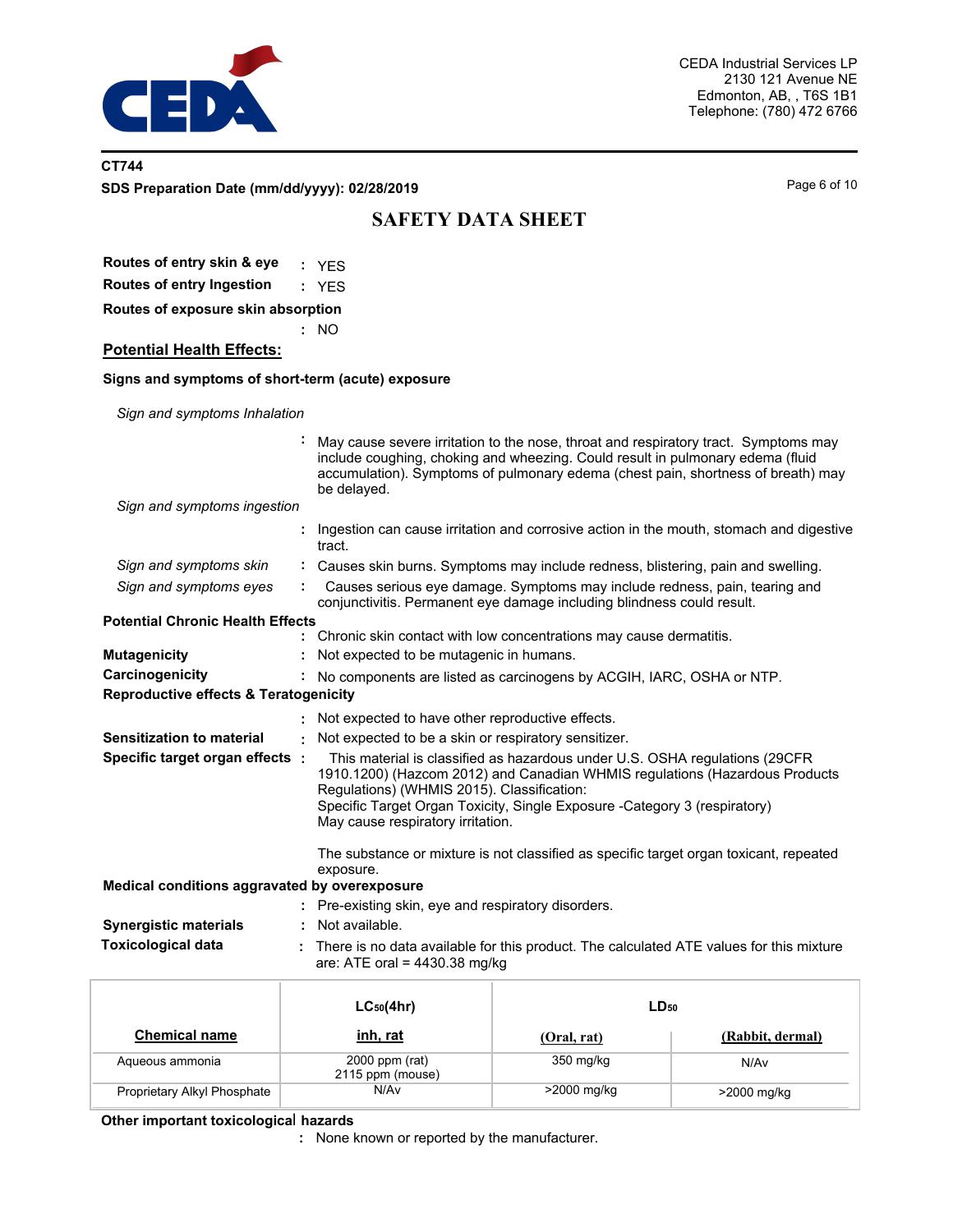

### **CT744**

**SDS Preparation Date (mm/dd/yyyy): 02/28/2019 Page 7 of 10** Page 7 of 10

## **SAFETY DATA SHEET**

## **SECTION 12. ECOLOGICAL INFORMATION**

**Ecotoxicity :**

Contains material that may be harmful in the environment. Do not allow this material to drain into sewers/water supplies. See the following tables for the substance's ecotoxicity data.

*Ecotoxicity data:*

| Ingredients                 | <b>CAS No</b> | <b>Toxicity to Fish</b>                |               |                 |  |
|-----------------------------|---------------|----------------------------------------|---------------|-----------------|--|
|                             |               | LC50/96h                               | NOEC / 21 day | <b>M</b> Factor |  |
| Aqueous ammonia             | 7664-41-7     | $0.163 - 1.09$ mg/L<br>(Rainbow trout) | N/Av          | None.           |  |
| Proprietary Alkyl Phosphate | N/Ap          | N/A <sub>v</sub>                       | N/Av          | None.           |  |

| Ingredients     | <b>CAS No</b> | <b>Toxicity to Daphnia</b> |               |                 |  |
|-----------------|---------------|----------------------------|---------------|-----------------|--|
|                 |               | EC50 / 48h                 | NOEC / 21 day | <b>M</b> Factor |  |
| Aqueous ammonia | 7664-41-7     | 101 mg/L Water flea        | N/Av          | None.           |  |

| Ingredients                                | <b>CAS No</b>                                                                           | <b>Toxicity to Algae</b>                                                                                                                                                                                                                                            |                   |                 |  |  |  |
|--------------------------------------------|-----------------------------------------------------------------------------------------|---------------------------------------------------------------------------------------------------------------------------------------------------------------------------------------------------------------------------------------------------------------------|-------------------|-----------------|--|--|--|
|                                            |                                                                                         | EC50 / 96h or 72h                                                                                                                                                                                                                                                   | NOEC / 96h or 72h | <b>M</b> Factor |  |  |  |
| Aqueous ammonia                            | 7664-41-7                                                                               | N/A <sub>v</sub><br>N/Av<br>None.                                                                                                                                                                                                                                   |                   |                 |  |  |  |
| Persistence and degradability              |                                                                                         |                                                                                                                                                                                                                                                                     |                   |                 |  |  |  |
|                                            |                                                                                         | : No data is available on the product itself.                                                                                                                                                                                                                       |                   |                 |  |  |  |
| <b>Bioaccumulation potential</b>           |                                                                                         | : No data is available on the product itself.                                                                                                                                                                                                                       |                   |                 |  |  |  |
| <b>Components</b>                          | Partition coefficient n-octanol/water (log Kow)<br><b>Bioconcentration factor (BCF)</b> |                                                                                                                                                                                                                                                                     |                   |                 |  |  |  |
| <b>Mobility in soil</b>                    | : No data is available on the product itself.                                           |                                                                                                                                                                                                                                                                     |                   |                 |  |  |  |
| <b>Other Adverse Environmental effects</b> |                                                                                         |                                                                                                                                                                                                                                                                     |                   |                 |  |  |  |
|                                            |                                                                                         | : No data is available on the product itself.                                                                                                                                                                                                                       |                   |                 |  |  |  |
| <b>SECTION 13. DISPOSAL CONSIDERATIONS</b> |                                                                                         |                                                                                                                                                                                                                                                                     |                   |                 |  |  |  |
| <b>Handling for Disposal</b>               |                                                                                         | : Handle waste according to recommendations in Section 7.                                                                                                                                                                                                           |                   |                 |  |  |  |
| <b>Methods of Disposal</b>                 | regulations.                                                                            | Dispose in accordance with all applicable federal, state, provincial and local                                                                                                                                                                                      |                   |                 |  |  |  |
| <b>RCRA</b>                                |                                                                                         | : If this product, as supplied, becomes a waste in the United States, it may meet the<br>criteria of a hazardous waste as defined under RCRA. Title 40 CFR 261. It is the<br>responsibility of the waste generator to determine the proper waste identification and |                   |                 |  |  |  |

disposal method.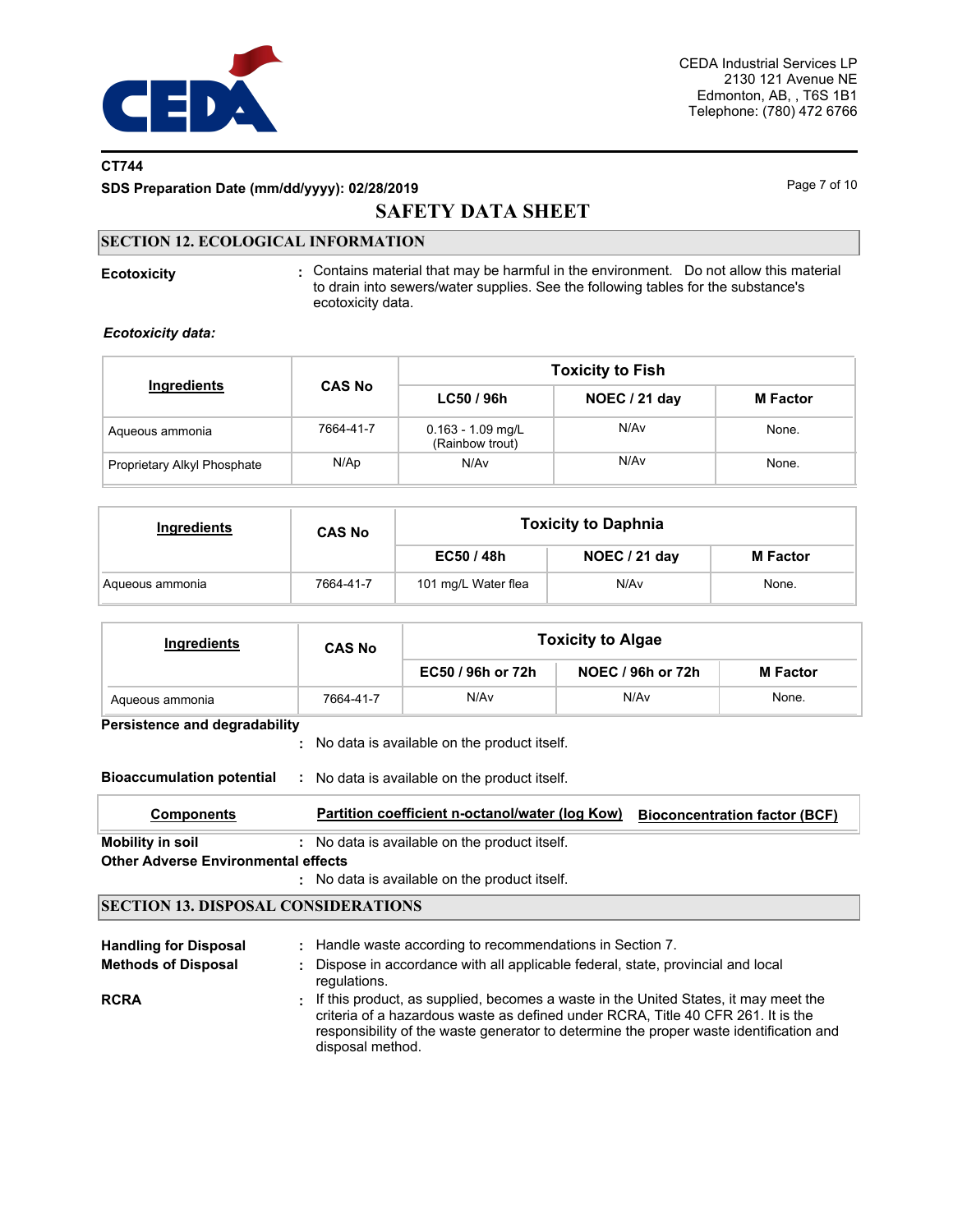

## **CT744 SDS Preparation Date (mm/dd/yyyy): 02/28/2019 Page 8 of 10** Page 8 of 10

# **SAFETY DATA SHEET**

### **SECTION 14. TRANSPORT INFORMATION**

| <b>Regulatory</b><br><b>Information</b>                  | <b>UN Number</b>               | UN proper shipping name                                                                                                                                                                        | <b>Transport</b><br>hazard<br>class(es) | Packing<br>Group | Label |  |  |
|----------------------------------------------------------|--------------------------------|------------------------------------------------------------------------------------------------------------------------------------------------------------------------------------------------|-----------------------------------------|------------------|-------|--|--|
| <b>TDG</b>                                               | None.                          | Not regulated.                                                                                                                                                                                 | not regulated                           | none             |       |  |  |
| <b>TDG</b><br><b>Additional</b><br>information           | None.                          |                                                                                                                                                                                                |                                         |                  |       |  |  |
| 49CFR/DOT                                                | None.                          | Not regulated.                                                                                                                                                                                 | not regulated                           | none             |       |  |  |
| 49CFR/DOT<br><b>Additional</b><br>information            | None.                          |                                                                                                                                                                                                |                                         |                  |       |  |  |
| <b>ICAO/IATA</b>                                         | None.                          | Not regulated.                                                                                                                                                                                 | not regulated                           | none             |       |  |  |
| <b>ICAO/IATA</b><br><b>Additional</b><br>information     | None.                          |                                                                                                                                                                                                |                                         |                  |       |  |  |
| <b>IMDG</b>                                              | None.                          | Not regulated.                                                                                                                                                                                 | not regulated                           | none             |       |  |  |
| <b>IMDG</b><br>None.<br><b>Additional</b><br>information |                                |                                                                                                                                                                                                |                                         |                  |       |  |  |
| <b>Environmental hazards</b>                             | Special precautions for user : | None reported by the manufacturer.<br>This product does not meet the criteria for an environmentally hazardous mixture,<br>according to the IMDG Code. See ECOLOGICAL INFORMATION, Section 12. |                                         |                  |       |  |  |

**Transport in bulk according to Annex II of MARPOL 73/78 and the IBC Code**

**:** Not available.

## **SECTION 15 - REGULATORY INFORMATION**

#### **US Federal Information:**

Components listed below are present on the following U.S. Federal chemical lists:

| Ingredients<br>CAS#            | <b>TSCA</b> |           | <b>CERCLA</b><br>Reportable       | <b>SARA TITLE III:</b><br>Sec. 302.<br>Extremely     | SARA TITLE III: Sec. 313, 40 CFR<br>372, Specific Toxic Chemical |                             |  |
|--------------------------------|-------------|-----------|-----------------------------------|------------------------------------------------------|------------------------------------------------------------------|-----------------------------|--|
|                                |             | Inventory | Quantity(RQ) (40<br>CFR 117.302): | <b>Hazardous</b><br>Substance, 40<br><b>CFR 355:</b> | <b>Toxic Chemical</b>                                            | de minimus<br>Concentration |  |
| Aqueous ammonia                | 7664-41-7   | Yes       | 100 lb/ 45.4 kg                   | 500 lb TPQ                                           | Yes                                                              | 1%                          |  |
| Proprietary Alkyl<br>Phosphate | N/Ap        | NS        | None.                             | <b>NS</b>                                            | <b>NS</b>                                                        | N/AD                        |  |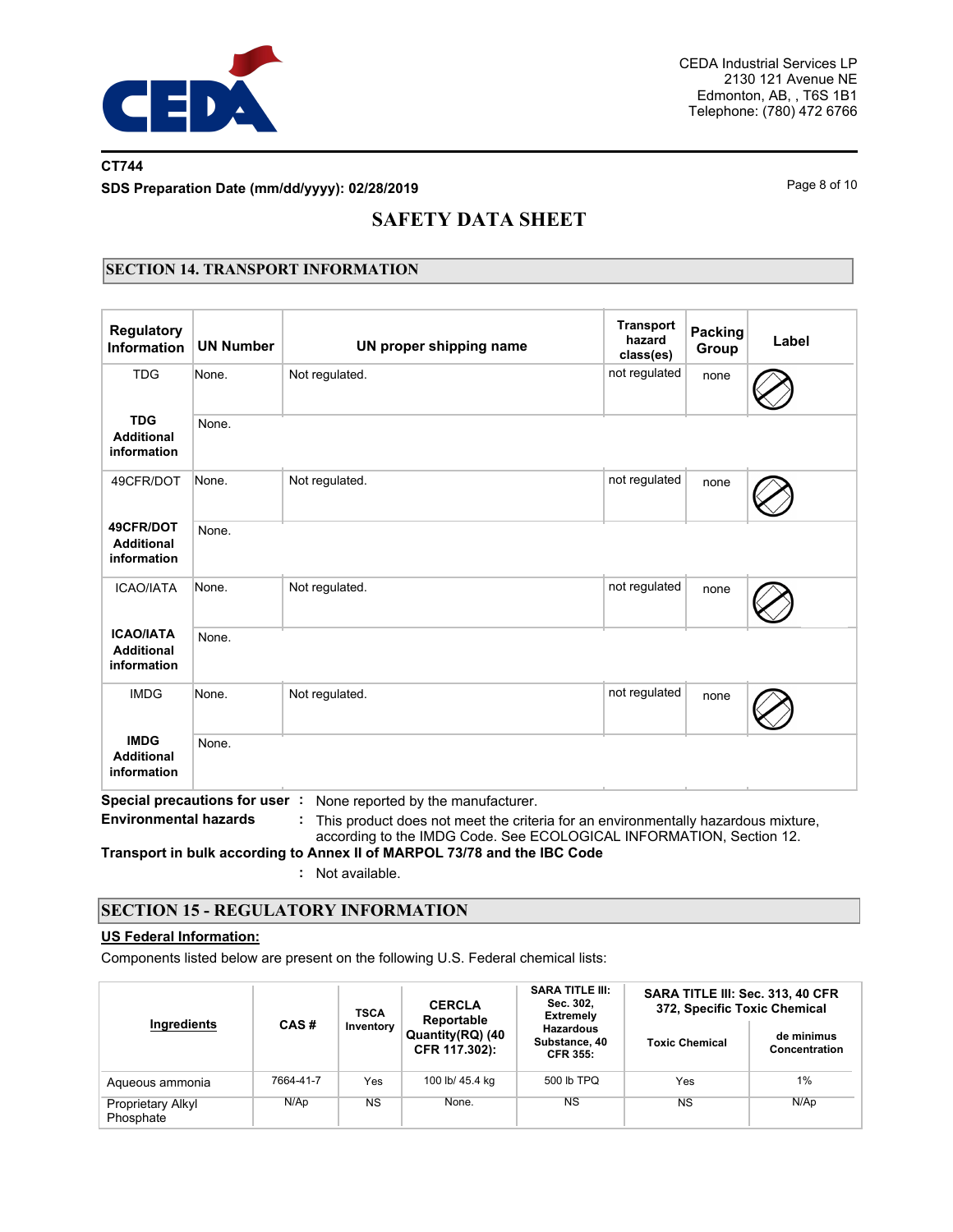

## **CT744 SDS Preparation Date (mm/dd/yyyy): 02/28/2019 Page 9 of 10** Page 9 of 10

# **SAFETY DATA SHEET**

SARA TITLE III: Sec. 311 and 312, SDS Requirements, 40 CFR 370 Hazard Classes: Skin corrosion ; Serious eye damage;Specific target organ toxicity, single exposure;

Under SARA Sections 311 and 312, the EPA has established threshold quantities for the reporting of hazardous chemicals. The current thresholds are 500 pounds or the threshold planning quantity (TPQ), whichever is lower, for extremely hazardous substances and 10,000 pounds for all other hazardous chemicals.

#### **US State Right to Know Laws:**

The following chemicals are specifically listed by individual States:

| Ingredients                           | CAS#      | <b>California Proposition 65</b> | <b>State "Right to Know" Lists</b> |           |           |           |           |           |           |
|---------------------------------------|-----------|----------------------------------|------------------------------------|-----------|-----------|-----------|-----------|-----------|-----------|
|                                       |           | Listed                           | <b>Type of Toxicity</b>            | CA        | MA        | ΜN        | <b>NJ</b> | PA        | RI        |
| Aqueous ammonia                       | 7664-41-7 | No                               | N/Ap                               | Yes       | Yes       | Yes       | Yes       | Yes       | Yes       |
| <b>Proprietary Alkyl</b><br>Phosphate | N/Ap      | No                               | N/Ap                               | <b>NS</b> | <b>NS</b> | <b>NS</b> | ΝS        | <b>NS</b> | <b>NS</b> |

### **Canadian Information:**

WHMIS information: Refer to Section 2 for a WHMIS Classification for this product. Canadian Environmental Protection Act (CEPA) information: All ingredients listed appear on the Domestic Substances List (DSL).

#### **International Information:**

Components listed below are present on the following International Inventory list:

| Ingredients                    | CAS#      | <b>European</b><br><b>EINECs</b> | Australia<br>AICS | <b>Philippines</b><br><b>PICCS</b> | <b>Japan ENCS</b>     | Korea<br><b>KECI/KECL</b> | China<br><b>IECSC</b> | NewZealand<br><b>IOC</b> |
|--------------------------------|-----------|----------------------------------|-------------------|------------------------------------|-----------------------|---------------------------|-----------------------|--------------------------|
| Aqueous ammonia                | 7664-41-7 | 231-635-3                        | Present           | Present                            | $(1)-391$ ; $(1)-314$ | KE-01625                  | Present               | HSR001035                |
| Proprietary Alkyl<br>Phosphate | N/Ap      | N/Av                             | N/Av              | N/Av                               | N/Av                  | N/Av                      | N/Av                  | N/Av                     |

#### **SECTION 16. OTHER INFORMATION**

|                                    | Legend | : ACGIH: American Conference of Governmental Industrial Hygienists<br>CA: California<br><b>CAS: Chemical Abstract Services</b><br>CERCLA: Comprehensive Environmental Response, Compensation, and Liability Act<br>of 1980<br>CFR: Code of Federal Regulations<br>CSA: Canadian Standards Association<br>DOT: Department of Transportation<br>EPA: Environmental Protection Agency<br>HMIS: Hazardous Materials Identification System<br>HSDB: Hazardous Substances Data Bank<br>IARC: International Agency for Research on Cancer<br>IATA: International Air Transport Association<br>ICAO: International Civil Aviation Organisation<br>IMDG: International Maritime Dangerous Goods<br>Inh: Inhalation<br>LC: Lethal Concentration<br>LD: Lethal Dose |  |
|------------------------------------|--------|----------------------------------------------------------------------------------------------------------------------------------------------------------------------------------------------------------------------------------------------------------------------------------------------------------------------------------------------------------------------------------------------------------------------------------------------------------------------------------------------------------------------------------------------------------------------------------------------------------------------------------------------------------------------------------------------------------------------------------------------------------|--|
| MA: Massachusetts<br>MN: Minnesota |        |                                                                                                                                                                                                                                                                                                                                                                                                                                                                                                                                                                                                                                                                                                                                                          |  |